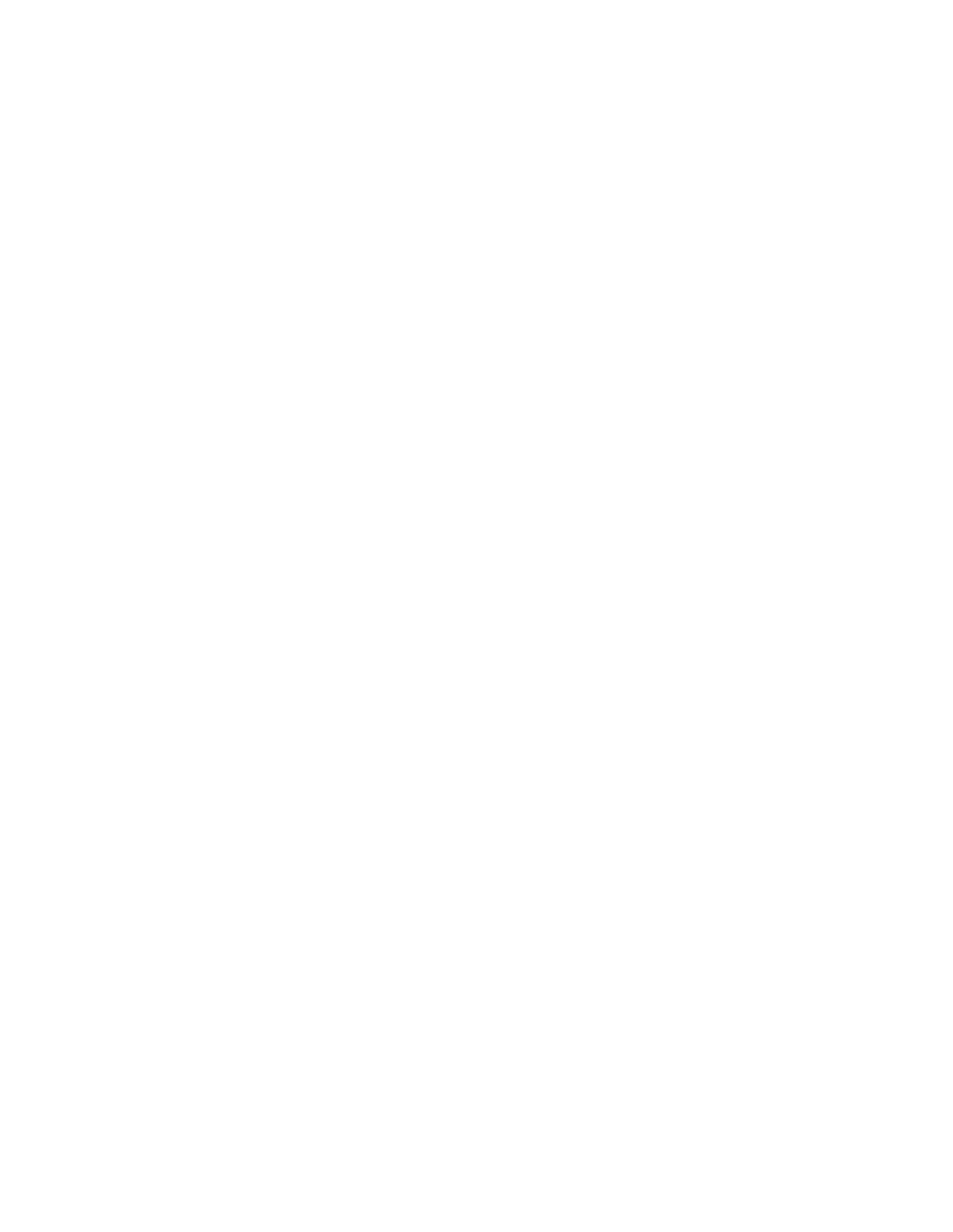Resolution No. 2018-99 Page Two

WHEREAS, on August 8, 2018, the City Council of the City of Marina conducted a duly noticed public hearing to consider the Combined Development Permit, considered all public testimony, written and oral, presented at the public hearing and received and considered the written information and recommendation of the staff report for the August 8, 2018 meeting related to the proposed project; and,

WHEREAS, the City of Marina Planning Division determined the project is exempt from the California Environmental Quality Act (CEQA) Guidelines (Article 12.5, Section 15195) applicable to residential infill developments that provides: less than 100 units; a project density above 20 units per acre; and at least 10% affordable housing. There is no reasonable possibility that the project will have a project-specific, significant effect on the environment due to unusual circumstances. No further environmental review is necessary.

NOW, THEREFORE BE IT RESOLVED by the City Council of the City of Marina that it hereby approves Combined Development Permit consisting of: 1) a Conditional Use Permit (UP 2016-06) for Residential Density over 25 Units Per Acre; 2) a 10% Density Bonus and a Project Incentive to Allow a Reduction in Open Space Requirements 3) an Affordable/Inclusionary Housing Proposal to Provide One Affordable Housing Unit On-site; and, 4) Site and Architectural Design Review (DR 2016-04) for a New Three-Story, 10-Unit Apartment Complex; at 264 Carmel Avenue (APN: 032-291-044) with the following findings and subject to the following conditions of approval:

## **Findings**

## *1. The project must be consistent with the General Plan and Zoning Ordinance.*

The project is consistent with the General Plan Land Use designation of Multi-family residential and the R-4 zoning designation in that the project proposes a multi-family development of more than 15 and less than 35 units per acre. The project is consistent with the General Plan and Zoning Ordinance as explained below.

## **General Plan - Community Goals**

General Plan Goal 1.17 states "The overall goal of the Marina General Plan is the creation of a community which provides a high quality of life for all its residents; which offers a broad range of housing, transportation, and recreation choices; and which conserves irreplaceable natural resources is the overall goal of the General Plan." Subsequent subgoals direct how the city is to develop in order to meet this goal as follows:

- Goal 1.18.5 calls for "A city designed for and attractive to pedestrians, in which most of the housing, shops, businesses, and community facilities are within easy walking distance of each other."
- Goal 1.18.8 envisions "A city physically and visually distinguish-able from the other communities of the Monterey Bay region, with a sense of place and identity in which residents can take pride."
- Goal 1.18.15 sees "Attractive, distinctive residential neighborhoods and commercial districts which contribute to the overall vitality, image and identity of the city.

# *Community Land Use Policies*

• Policy 2.4.5 "Future land development, whether it involves development of new areas, infilling of existing neighborhoods or commercial areas…shall be organized and have sufficient intensity…to create a pedestrian-oriented community."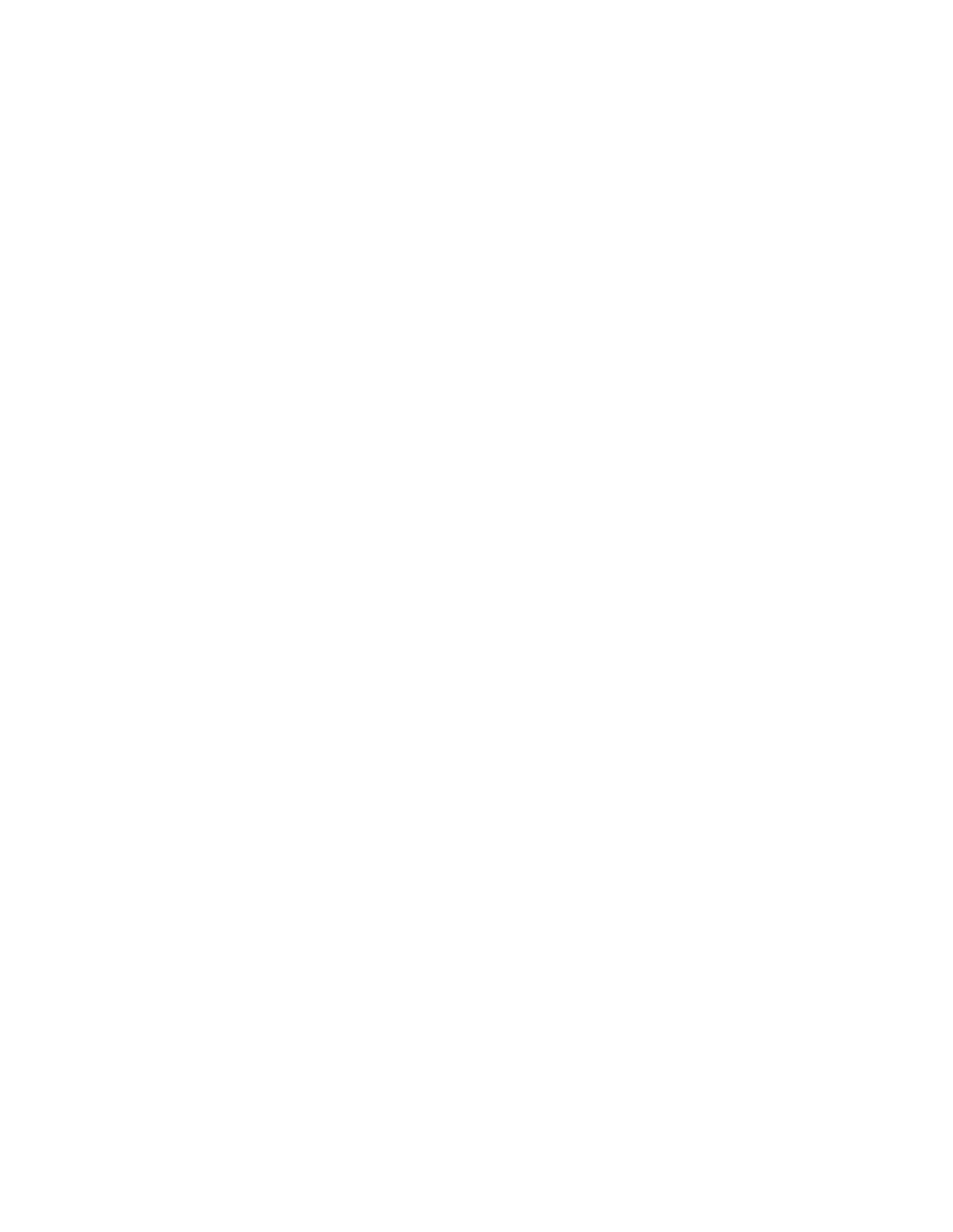## *Housing Policies*

- Policy 2.31.6 "New housing shall be constructed at densities and in patterns which conserve land, reduce reliance on the private automobile and result in walkable, attractive neighborhoods."
- Policy 2.31.8 "New housing shall be integrated into the fabric of the City in such a way that it complements existing housing areas and contributes to the overall stability, image, and sense of community of the City."

# **General Plan - Community Infrastructure**

# *Transit and Supportive Land Use Polices*

- Policy 3.35.1 "Safe and secure bicycle parking shall...be provided in all new multifamily residential projects."
- Policy 3.38.6 "Internal Circulation. Parking lots should be attractively landscaped and the pedestrian circulation paths clearly evident to provide direct, well lit, internal pedestrian circulation networks provided to building entrances, adjacent public rights-of-way and public transit.

The project meets the spirit and intent of the above goals and policies of the General Plan in that:

- a. The façade of the project is set back from the street as required by the development standards for the zoning district. To help to create a "street wall", the applicant has added additional height to one of the front buildings and a more human scale element in the bay projection and pedestal base.
- b. The project is oriented so that the building address the street. Although no entrances are directly off Carmel Avenue, covered porched and the bay projection gives the impression of a forward-facing façade. This helps to create an image of vitality that is gained with units that orient toward public spaces.
- c. The site plan and unit orientation enhances the desired pedestrian environment with the proposed entry courtyard that is physically separated from the vehicular driveway.
- d. Designated bike parking is provided.

# **Zoning Ordinance**

With approval of a density bonus incentive for open space, the project meets the requirements of the Zoning Ordinance as shown in the table above.

# *2. The project must be consistent with the Citywide Design Standards and Guidelines.*

The project is consistent with the Citywide Standards and Guidelines. In particular, a performance objective for sites and parking lots is that site and parking plans shall provide for adequate and safe pedestrian and vehicular traffic. An associated design guideline states:

*"With the exception of the portion of entrance drives in the street right-of-way and the intersections of pedestrian and vehicular traffic, driveways and parking areas shall be surrounded by a six (6) inch concrete curb or alternative approved by the Design Review Board that will separate pedestrian and vehicular movement and will help protect safety of pedestrians, landscape plantings and buildings or other site features which might be damaged by vehicular movements. Further, pedestrian movement should be separated from drives by landscaped strips a minimum width of four (4) feet."*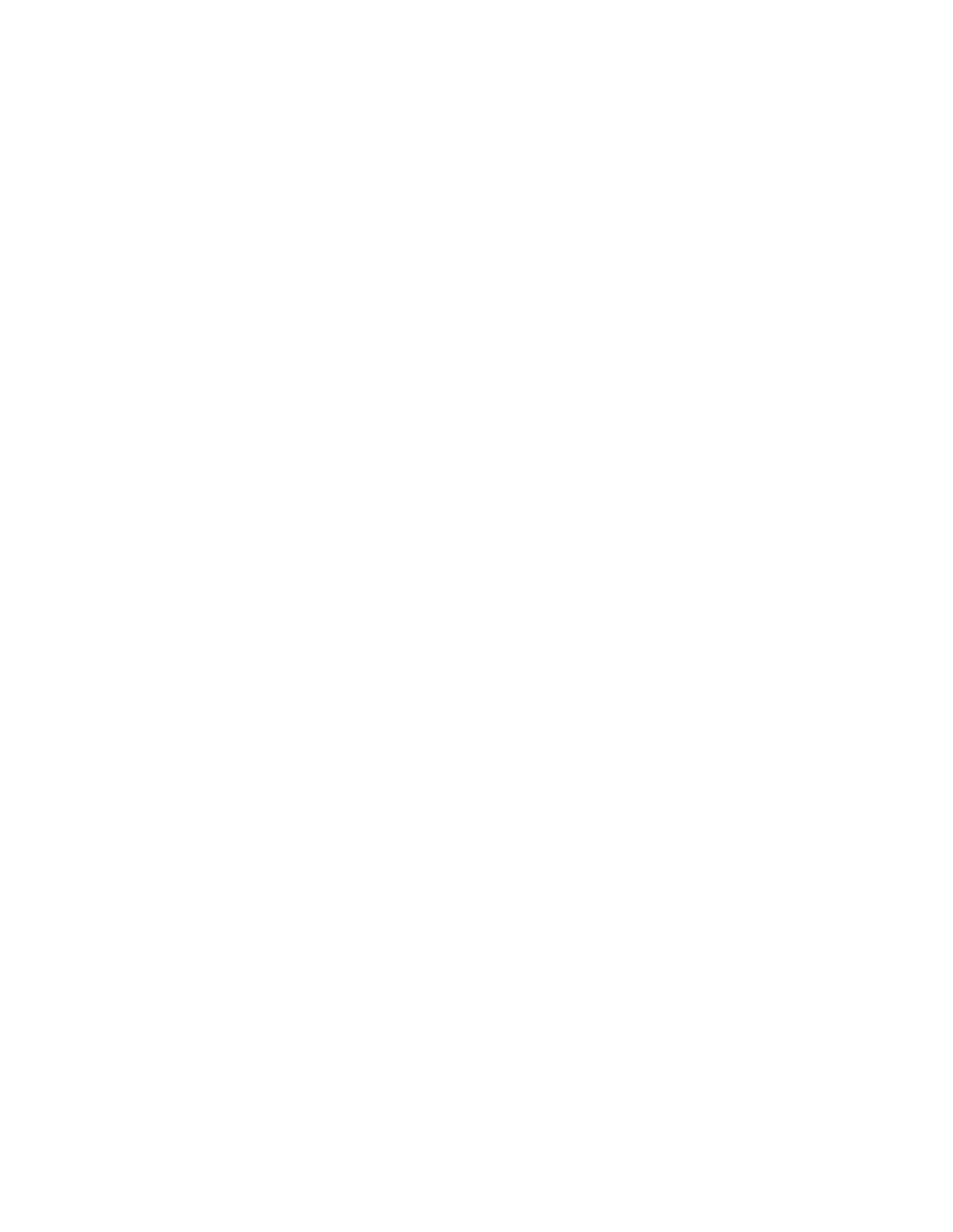Resolution No. 2018-99 Page Four

The project provides a buffer between the vehicle drive and the pedestrian entrance. Residents and visitors may enter the site safely from the sidewalk and also have a clear path from the carport and parking areas to the residences. Therefore, the project is consistent with this guideline that is intended to provide safety to pedestrians.

*3. The project must be designed and constructed, and so located, that the project will not be unsightly, undesirable or obnoxious in appearance to the extent that they will hinder the orderly and harmonious development of the city, impair the desirability of residence or investment or occupation in the city, limit the opportunity to obtain the optimum use and value of the land and improvements, impair the desirability of living conditions on or adjacent to the subject site, conform with the standards included in the local coastal land use plan and/or otherwise adversely affect the general welfare of the community.*

This project will set an example for future multifamily development in the City of Marina by way of enhanced design, pedestrian instead of vehicular orientation and resident amenities.

## **Conditions of Approval**

1. Substantial Compliance – The project shall be constructed in substantial compliance with the plans dated April 30, 2018 attached hereto as **"ATTACHMENT 1"**, except as conditioned herein.

2. Site and Architectural Design Review Board Condition – Prior to the issuance of building permits, the applicant shall revise the plans for staff review and approval as follows:

- a. Submit revised colors that show a more neutral body color;
- b. Confirm that the color of the doors is compatible with the revised body color;
- c. Verify that the turn radii are complaint for all parking spaces; and,
- d. Locate all curbs and truncated domes on site plans.

3. Permit Expiration (City Council) - This permit will expire 24 months from the date of approval by the City Council, unless a valid building permit has been issued and construction of the project has commenced prior to expiration. The applicant may apply for an extension of this permit, by submitting an extension request application and applicable fees, no less than 30 days prior to expiration date. No renewal notice will be sent to the applicant or property owner.

4. Cultural Resources – Negative Archaeological Report – If during the course of construction, cultural, archaeological, historical, or paleontological resources are uncovered at the site (surface or subsurface resources) work shall be halted immediately within 50 meters (165 feet) of the find until a qualified professional archaeologist can evaluate it. The City of Marina and a qualified archaeologist (i.e. an archaeologist registered with the Register of Professional Archaeologists) shall be immediately contacted by the responsible individual present on-site. When contact, the project planner and the archaeologist shall immediately visit the site to determine the extent of the resources and to develop proper measures required for the discovery.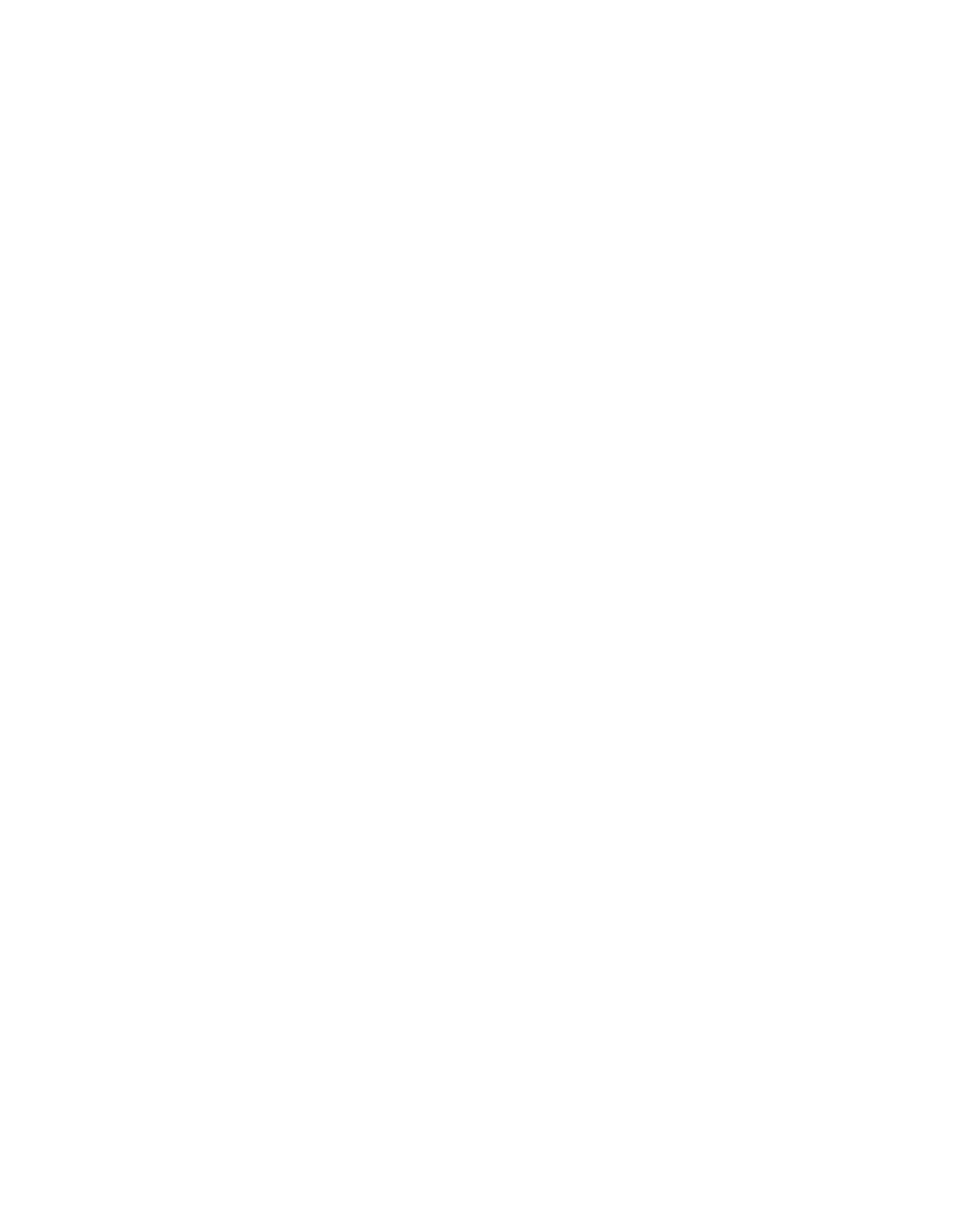5. Lighting – Exterior Lighting Plan – All exterior lighting shall be unobtrusive, down-lit, harmonious with the local area, and constructed or located so that only the intended area is illuminated and off-site glare is fully controlled. Prior to issuance of a building permit, the Owner/Applicant, shall submit three (3) copies of an exterior lighting plan which shall indicate the location, type, and wattage of all light fixtures and include catalog sheet for each fixture. The lighting shall comply with the requirement of the California Energy Code set forth in California Code of Regulation, Title 24, Part 6. The exterior lighting plan shall be subject to approval by the Director of Community Development-Planning or designee.

6. Utilities–Underground – All new utility and distribution lines shall be placed underground.

7. Preconstruction Meeting – Prior to the commencement of any grading or construction activities, a preconstruction meeting shall be held on the site. The meeting shall include representative of each of the selected contractors, any consultant who will conduct required monitoring, the owner/applicant, Community Development-Planning, Community Development-Building, Engineering, Marina Fire, and/or any other appropriate departments/agency. The purpose of the meeting is to review the conditions of approval that are applicable to the grading and construction of the development.

8. Indemnification – The Owner/Applicant shall agree as a condition of approval of this project to defend, at its sole expense, indemnify and hold harmless from any liability, the City and reimburse the City for any expenses incurred resulting from, or in connection with, the approval of this project, including any appeal, claim, suit or legal proceeding. The City may, at its sole discretion, participate in the defense of any such action, but such participation shall not relieve the application of its obligations under this condition.

9. Affordable Housing Agreement/Program – Prior to issuance of the first construction permit, the Owner/Applicant shall development, sign, notarize and record an Affordable Housing Agreement with the City of Marina. Such agreement shall clearly identify the number of affordable units, the income level of affordability (low income), the estimated rent to be collected for each unit, and the term (length) of all affordability restrictions. The Agreement shall be prepared in conformance with the requirements of the Marina Municipal Code.

10. Fire Department – Marina Fire Department standard conditions shall be implemented to the satisfaction of the Fire Chief.

11. Landscape Surety Bond – Prior to the issuance of a building permit, the applicant shall provide a bond or other surety acceptable to the City to guarantee that the installed landscaping shall remain in a healthy and growing condition for a minimum of two years from the date of occupancy approval. The amount of the surety shall be a minimum of ten percent of the actual or estimated costs of the installation accepted by the Planning Services Division. An amount greater than ten percent may be required by the Planning Services Division if more exotic, less reliable plant material is specified in the approved planting plan. Two years after the approval of occupancy, the applicant shall contact the Planning Services Division to arrange for an inspection of the landscaping. If or when all landscaping shown on the approved plans is in place and is in healthy and growing condition, the surety shall be returned to the entity that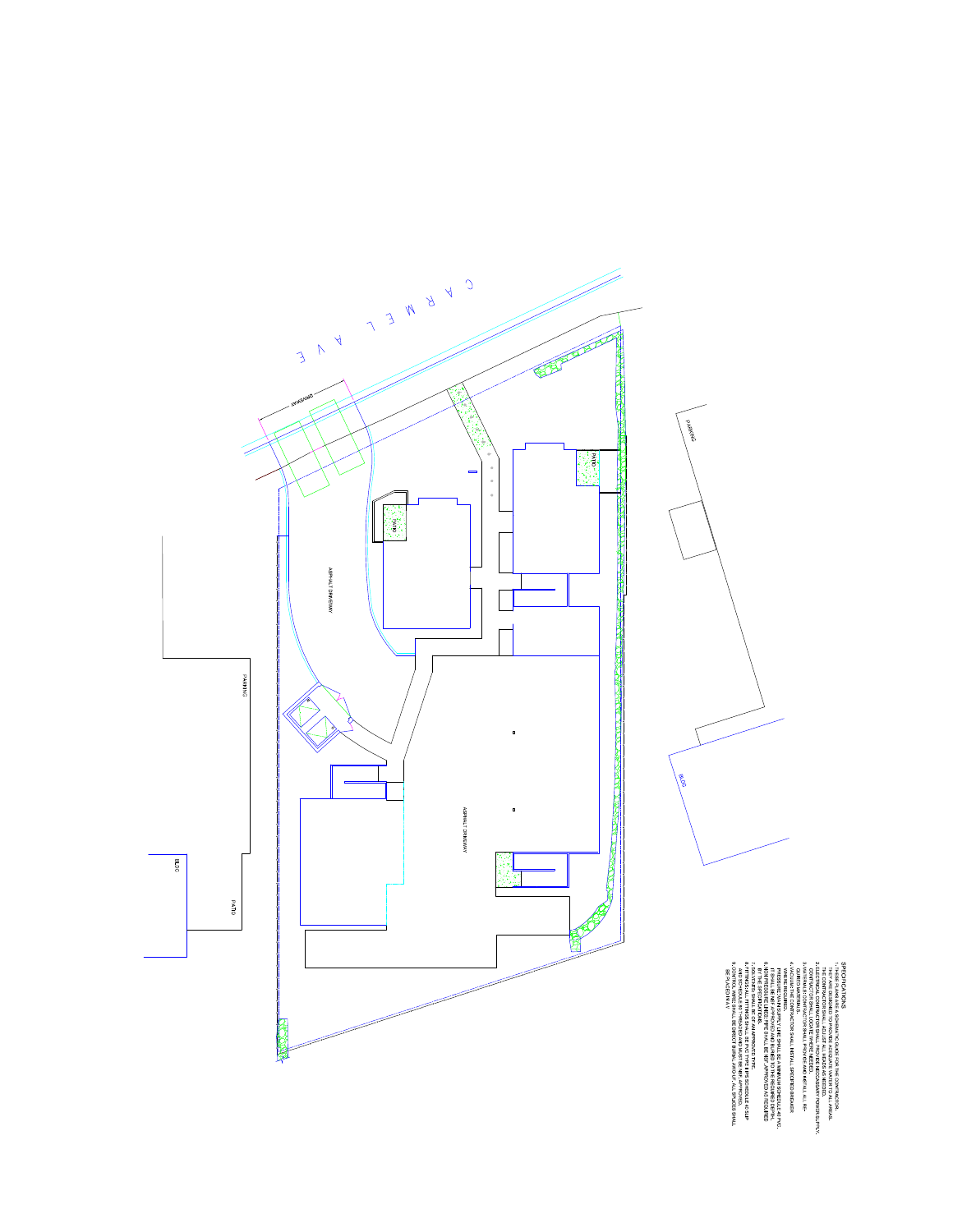Resolution No. 2018-99 Page Six

12. provided the surety or to another entity upon proof of transfer. If plant material is dead, dying or missing and the applicant does not take steps to restore the landscaping, the City shall have the authority to use the surety for the restoration of the landscaping.

13. Fees – That any outstanding balance in the project's fee account shall be paid prior to the issuance of a Building or Grading Permit.

PASSED AND ADOPTED by the City Council of the City of Marina at a regular meeting duly held on the  $21<sup>st</sup>$  day of August 2018, by the following vote:

 $\frac{1}{2}$  , and the set of the set of the set of the set of the set of the set of the set of the set of the set of the set of the set of the set of the set of the set of the set of the set of the set of the set of the set

AYES, COUNCIL MEMBERS: Amadeo, Morton, O'Connell, Delgado NOES, COUNCIL MEMBERS: None ABSENT, COUNCIL MEMBERS: Brown ABSTAIN, COUNCIL MEMBERS: None

ATTEST:

Bruce Delgado, Mayor

\_\_\_\_\_\_\_\_\_\_\_\_\_\_\_\_\_\_\_\_\_\_\_\_ Anita Sharp, Deputy City Clerk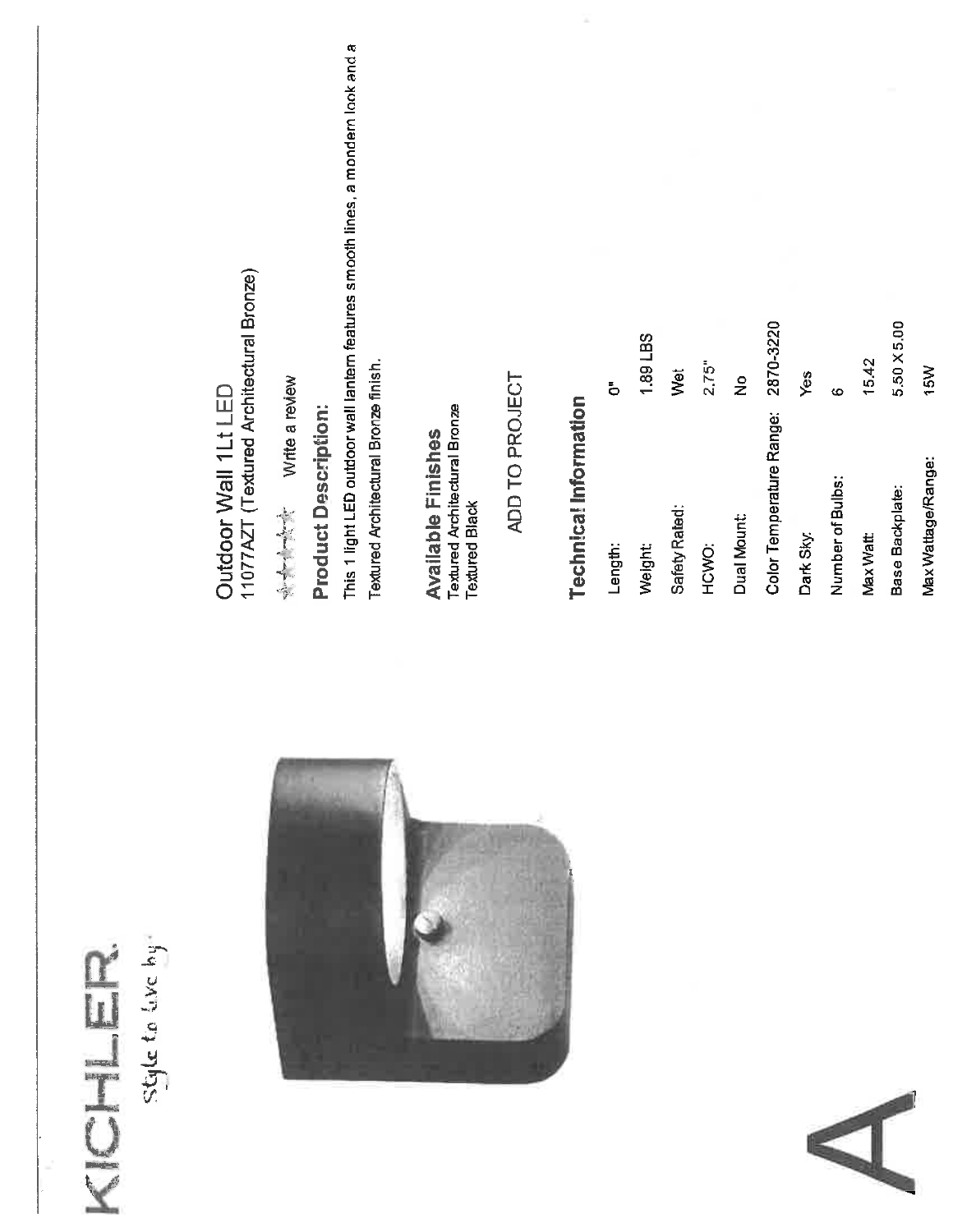July 26, 2018 Item No. **9a**

Honorable Mayor and Members City Council Meeting<br>of the Marina City Council defines the Marina City Council Meeting<br>of August 8, 2018 of the Marina City Council

**REQUEST TO OPEN A PUBLIC HEARING, TAKE TESTIMONY FROM THE PUBLIC AND CONSIDER ADOPTING A RESOLUTION APPROVING A COMBINED DEVELOPMENT PERMIT CONSISTING OF: 1) A CONDITIONAL USE PERMIT (UP 2016-06) FOR RESIDENTIAL DENSITY OVER 25 UNITS PER ACRE; 2) A 10% DENSITY BONUS AND A PROJECT INCENTIVE TO ALLOW A REDUCTION IN OPEN SPACE REQUIREMENTS 3) AN AFFORDABLE/INCLUSIONARY HOUSING PROPOSAL TO PROVIDE ONE AFFORDABLE HOUSING UNIT ON-SITE; AND, 4) SITE AND ARCHITECTURAL DESIGN REVIEW (DR 2016-04) FOR A NEW THREE-STORY, 10-UNIT APARTMENT COMPLEX; AT 264 CARMEL AVENUE (APN: 032-291-044). EXEMPT FROM CEQA PER ARTICLE 19, SECTION 15195**

### **RECOMMENDATION:**

The City Council takes the following action:

1) Adopt Resolution No. 2018-, approving Combined Development Permit consisting of: 1) a Conditional Use Permit (UP 2016-06) for Residential Density over 25 Units Per Acre; 2) a 10% Density Bonus and a Project Incentive to Allow a Reduction in Open Space Requirements 3) an Affordable/Inclusionary Housing Proposal to Provide One Affordable Housing Unit On-site; and, 4) Site and Architectural Design Review (DR 2016-04) for a New Three-Story, 10-Unit Apartment Complex; at 264 Carmel Avenue (APN: 032-291-044).

## **BACKGROUND:**



*Location and Vicinity:* The 11,011 square foot (.25 acre) site is located on the south side of Carmel Avenue at the intersection of Carmel and Seacrest Avenues and contains a small one story building that was formerly used as a plant nursery. The property is surrounded by a commercial building to the north, apartments to the east and west and single family to the south.

*General Plan and Zoning:* The General Plan Land Use Designation for the property is Multi-Family Residential, allowing 15-35 dwelling units/acre. The Zoning Designation is R-4 Multiple Family Residential District. Multiple dwellings and dwelling groups not exceeding twenty-five units per acre are permitted uses in this district and 26-35 units

per acre can be permitted with the issuance of a Conditional Use Permit. A Density Bonus of up to 35% of the base number of units can be approved if the project provides a certain percentage of affordable units. Site Plan and Architectural Design Review is required for projects that include more than one dwelling unit on a single parcel.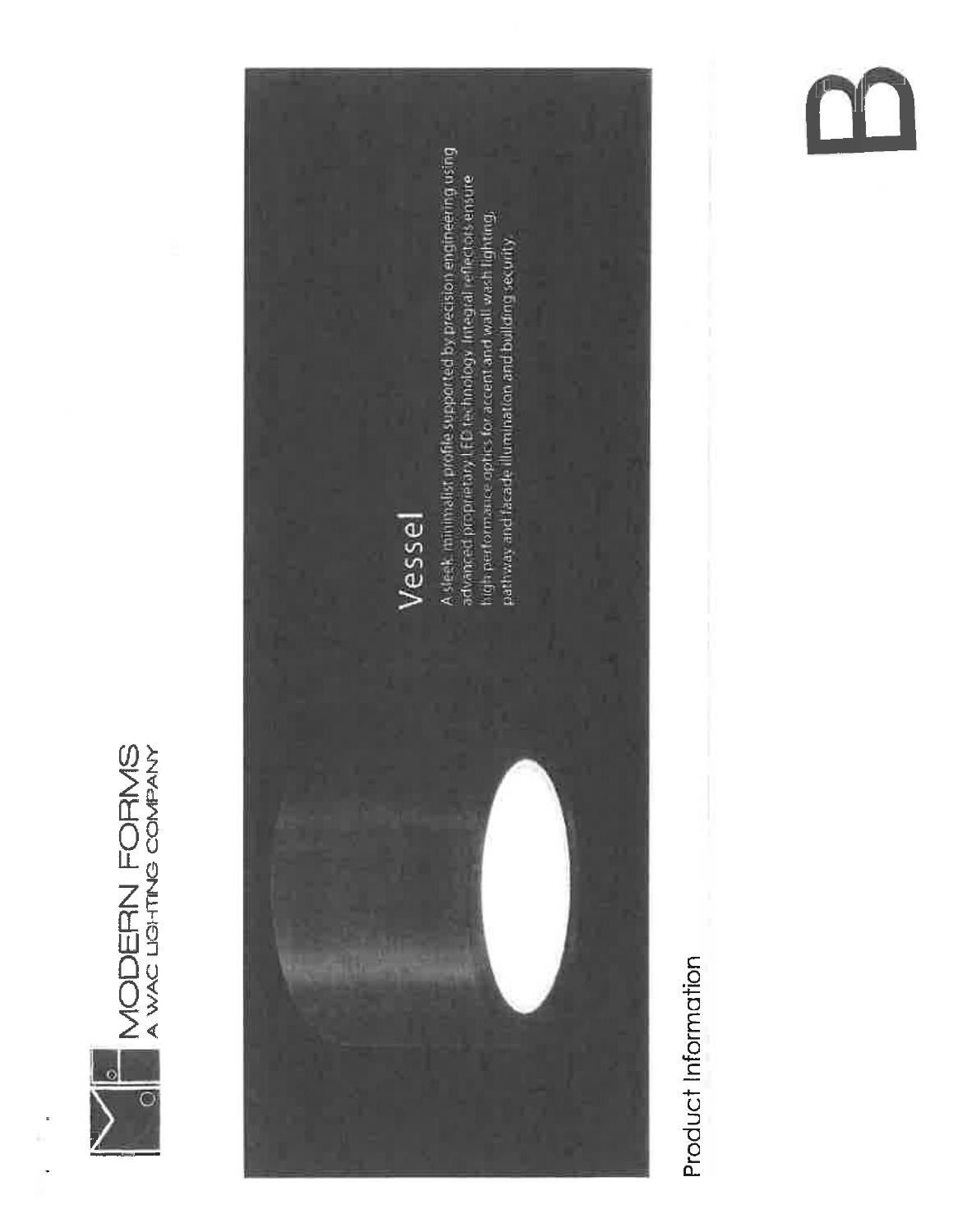The property is located with the Downtown Vitalization area which is currently under a temporary moratorium on the issuance of Conditional Use Permits and any new or replaced square footage (initiated by the City Council on August 2, 2017 and extended until April 1, 2019). The moratorium is an urgency measure to limit development within the planning area that may conflict with the City's efforts to create a plan that will define the desired uses, circulation patterns, block standards and site and building development standards and guidelines within the downtown area. During this period, Planning Division staff will also be developing design standards for multifamily residential developments.

On August 2, 2017, the City Council exempted from the moratorium the project at 264 Carmel Avenue currently under review and described below, because the project application was substantially complete and the applicant is not requesting a zoning ordinance or General Plan amendment. The exemption from the moratorium does not obligate the City to approve the project.

### *Project History*

On July 29, 2016, Mr. John Filighera of U4Ric Investments submitted an application to demolish an existing single-family dwelling and to construct a new two-story eight-unit apartment complex at 264 Carmel Avenue.

Due to General Plan consistency concerns, staff recommended that the DRB recommend that the Planning Commission deny the project. However, at the regular meeting on February 7, 2018, the DRB considered the application and recommended approval the project with special conditions for redesign.

Following the February 7, 2018 DRB meeting, the application was scheduled for the Planning Commission meeting of March 22, 2018. The applicant requested that the application be tabled so that they may redesign the project to more closely align with the General Plan and to gain a positive recommendation from staff.

The revised project modified the unit count from eight to ten units, increased the height from two to three stories and includes a request for a density bonus and a project incentive in exchange for the provision of one affordable housing unit.

On June 20, 2018, the Design Review Board (DRB) considered the revised Site and Architectural Design Review portion (DR2016-04) of the Combined Development Permit and adopted a Resolution 2018-04 recommending Planning Commission approval of the site plan design and overall building layout with minor revisions.

On July 12, 2018, the Planning Commission (PC) considered the project in its entirety, and adopted Resolution 2018-13, recommending that the city council adopt a resolution to approve a Combined Development Permit consisting of: 1) a Conditional Use Permit (UP 2016-06) for residential density over 25 units per acre; 2) a 10% Density Bonus and a project incentive to allow a reduction in Open Space requirements 3) an Affordable/Inclusionary Housing Proposal to provide one affordable housing unit on-site; and, 4) Site and Architectural Design Review (DR 2016-04) for a new three-story, 10-unit apartment complex on the project site (**EXHIBIT 2**).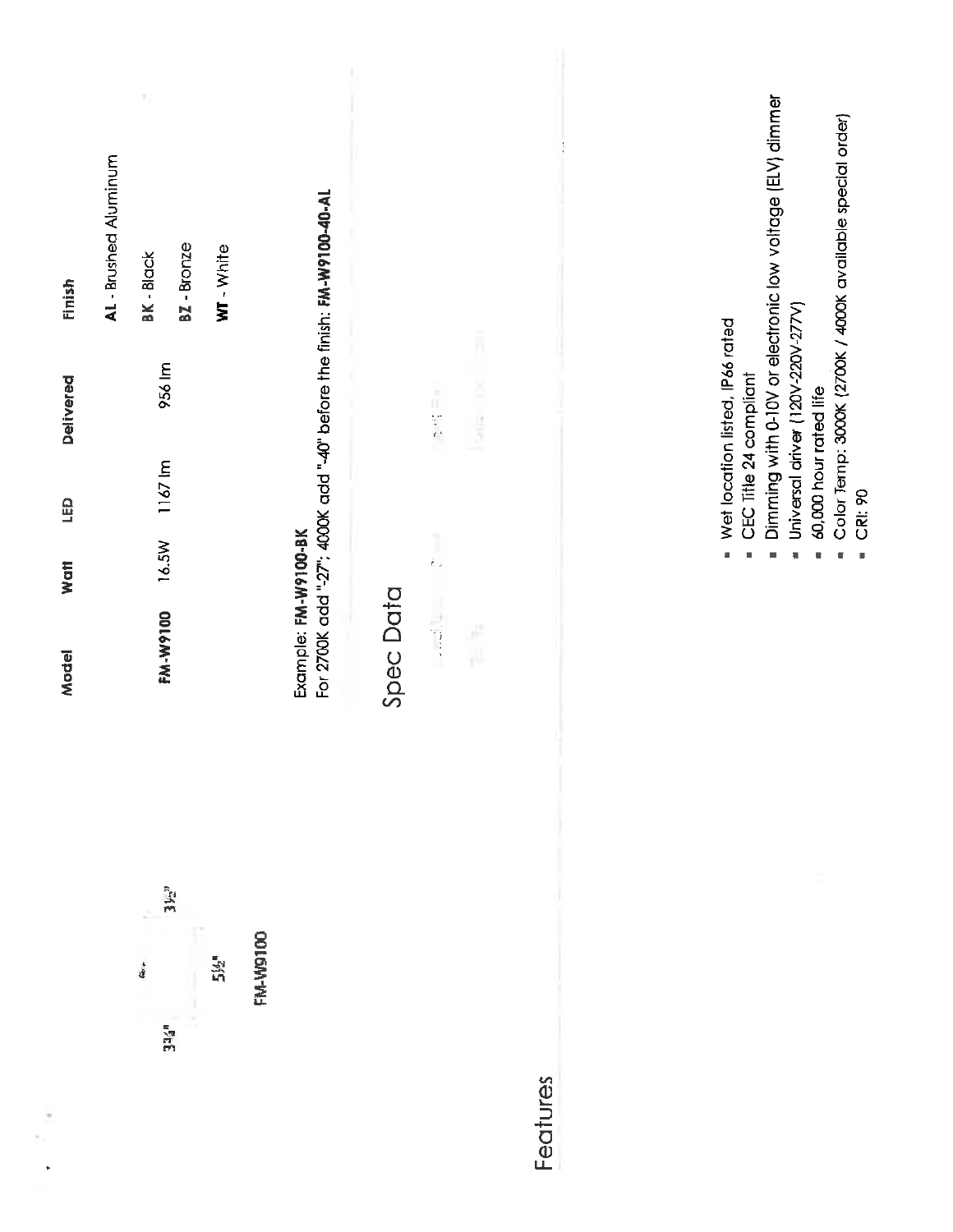# **ANALYSIS**

The overall project application is a combined application consisting of:

- A Conditional Use Permit (CUP) (UP 2016-06) for a multiple family residential development with density over 25 units per acre (UPA);
- A 10% Density Bonus and a project incentive to allow a reduction in open space requirements.
- An Affordable/Inclusionary Housing Proposal to provide one affordable housing unit onsite; and,
- Site and Architectural Design Review (DR2016-04) for a new two-story, 10-unit apartment building.

The applicant's current proposal includes a ten-unit apartment complex with one three-story building and one two-story building at the front of the site facing Carmel Avenue at a density of 35 UPA (The density calculation is based on 9 units. The  $10<sup>th</sup>$  unit would be granted as a density bonus and cannot be counted as a unit for density calculations per state law.) All of the apartments are one-bedroom. Between the two buildings is an entry courtyard that leads to two additional buildings in the rear, parking and a laundry room and secure bicycle parking. The entry driveway is at the west side of the site and provides separation from the pedestrian movements.

Building A is three stories and contains one 554 square foot (SF) unit on the first floor at the Carmel Avenue frontage with a carport at the rear. The upper floors are accessed by a central stairway off the entry courtyard. The second third floors contain one 554 SF unit and two 541 SF units, respectively, for a total of seven units in Building A. Secondary egress via a staircase is located at the rear of the building.

Building B is two stories and contains two stacked 554 SF units. The access to the units is via the entry courtyard on the first floor and a bridge from Building A on the second floor.

Building C is located toward the rear of the lot. The two-story structure contains a carport on the first floor and a 541 SF unit on the second floor. The unit is accessed via an exterior staircase. Summary of site statistics:

| <b>Zoning</b><br><b>Standards</b> | <b>Standard</b>           | <b>Proposed</b>                  | <b>Consistency</b><br><b>Determination</b> |
|-----------------------------------|---------------------------|----------------------------------|--------------------------------------------|
| Residential                       | 25 Units per Acre (UPA)   | 9 units $+1$ unit $= 10$ units   | Consistent                                 |
| Density                           | Up to 35 UPA with         |                                  |                                            |
|                                   | Conditional Use Permit -  | Applicant is requesting a 10%    |                                            |
|                                   | 9 units                   | density bonus as permitted by    |                                            |
|                                   |                           | state law                        |                                            |
| <b>Building</b>                   | Front 12 feet             | Front 15 feet                    | Consistent                                 |
| <b>Setbacks</b>                   | Rear 20 feet              | Rear                             |                                            |
|                                   | Staircases $-6$ feet into | 20 feet<br>Building              | Consistent                                 |
|                                   | rear setback              | Staircase<br>$4\frac{1}{2}$ feet | Consistent                                 |
|                                   |                           | rear setback<br>into             |                                            |
|                                   | Sides 5 feet              |                                  |                                            |
|                                   |                           | Sides 5 feet                     | Consistent                                 |
|                                   |                           |                                  |                                            |
| Height                            | 42 feet                   | 31 feet                          | Consistent                                 |
|                                   | 3 stories                 | 3 stories                        | Consistent                                 |
|                                   |                           |                                  |                                            |
|                                   |                           |                                  |                                            |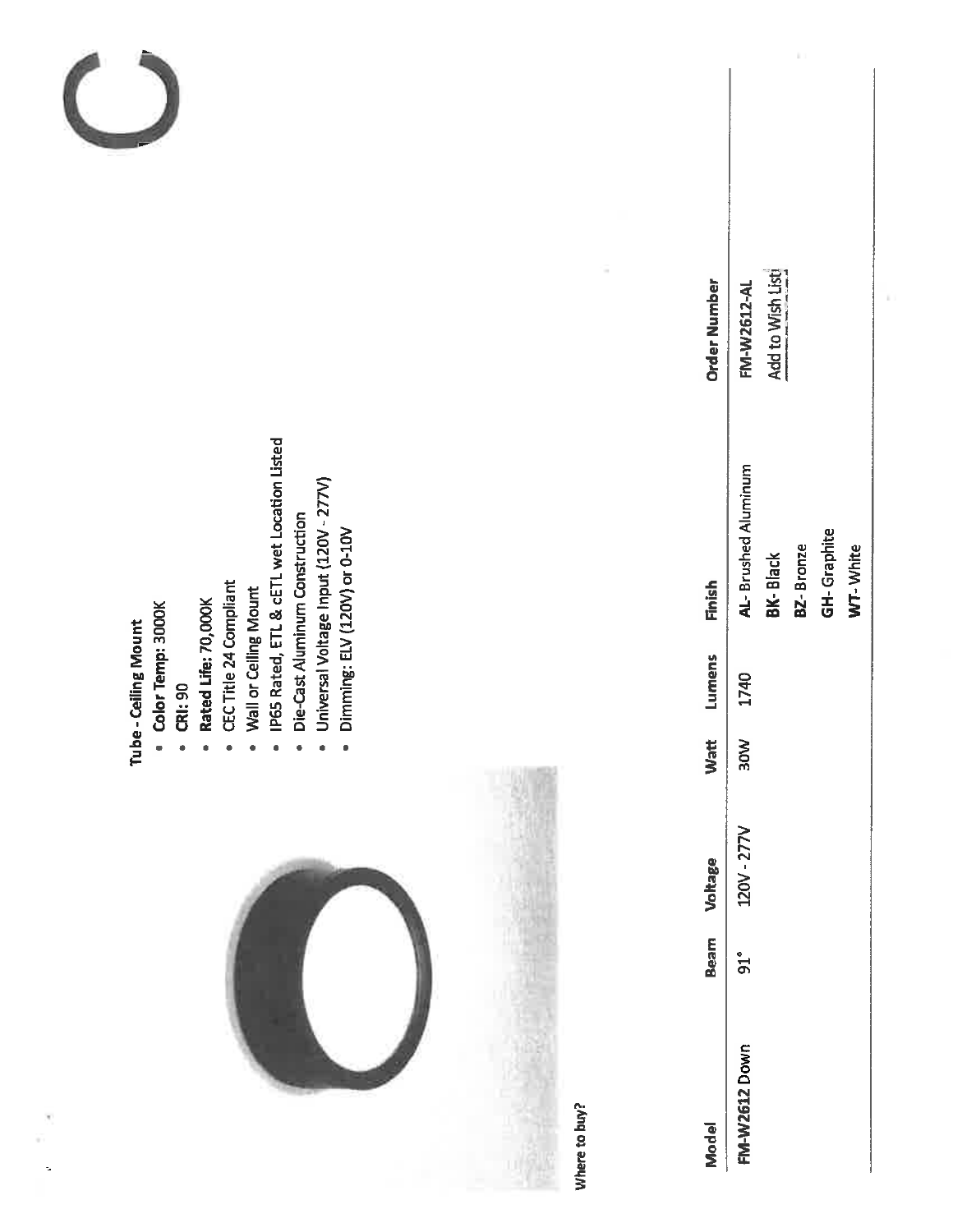| Open Space                  | 350 SF per unit (3500 SF)<br>(Total Common and<br>Private)<br>$1st$ Floor - Min. 80 SF<br>private<br>$2nd$ Floor – Min. 40 SF<br>private                                                                                                                   | Common Open Space -<br>Total required - 2991 SF<br><b>Total provided - 2157 SF</b><br>Private Open Space -<br>$1st$ floor units – 86.5 SF each<br>$2nd/3rd$ floor units $-42$ SF each<br><b>NOTE:</b> Project requests<br>reduction in required open<br>space as a project incentive for<br>providing "Low Income"<br>housing. | <b>Consistent -</b><br>with approval<br>of Density<br><b>Bonus</b><br>Consistent<br>Consistent |
|-----------------------------|------------------------------------------------------------------------------------------------------------------------------------------------------------------------------------------------------------------------------------------------------------|--------------------------------------------------------------------------------------------------------------------------------------------------------------------------------------------------------------------------------------------------------------------------------------------------------------------------------|------------------------------------------------------------------------------------------------|
| <b>Building</b><br>Coverage | 60% of lot area<br>6606.6 SF                                                                                                                                                                                                                               | 28% - 3084 SF                                                                                                                                                                                                                                                                                                                  | Consistent                                                                                     |
| Parking                     | <b>Without Density Bonus</b><br>Marina Municipal Code -<br>1 space per unit if within<br>1/4 of transit center and<br>min. $25 \text{ UPA} - 10 \text{ spaces}$<br>$+2$ visitor spaces or 12<br>spaces                                                     | <b>Without Density Bonus</b><br>35 UPA and within 1/4 mile of<br>MST Transit Exchange – 9<br>spaces proposed                                                                                                                                                                                                                   | <b>Consistent -</b><br>with approval<br>of Density<br><b>Bonus</b>                             |
|                             | <b>With Density Bonus</b><br>Developer may request<br>parking reduction under<br>density bonus $law - .5$<br>space per unit (inclusive<br>of<br>visitor<br><b>ADA</b><br>and<br>spaces) if located within<br>$\frac{1}{2}$ mile of a major transit<br>stop | <b>With Density Bonus</b><br>.5 space per one-bedroom unit -<br>5 spaces (9 spaces provided)                                                                                                                                                                                                                                   | Consistent<br>with State Law                                                                   |
| Covered<br>Parking          | <b>Without Density Bonus</b><br>$10$ – one-bedroom units =<br>10 covered spaces                                                                                                                                                                            | <b>Without Density Bonus</b><br>7 covered spaces<br>2 uncovered spaces                                                                                                                                                                                                                                                         | <b>Consistent -</b><br>with approval<br>of Density<br><b>Bonus</b>                             |
|                             | <b>With Density Bonus</b><br>No covered parking<br>required                                                                                                                                                                                                | <b>With Density Bonus</b><br>Project proposes covered<br>parking – not required                                                                                                                                                                                                                                                | Consistent<br>with State Law                                                                   |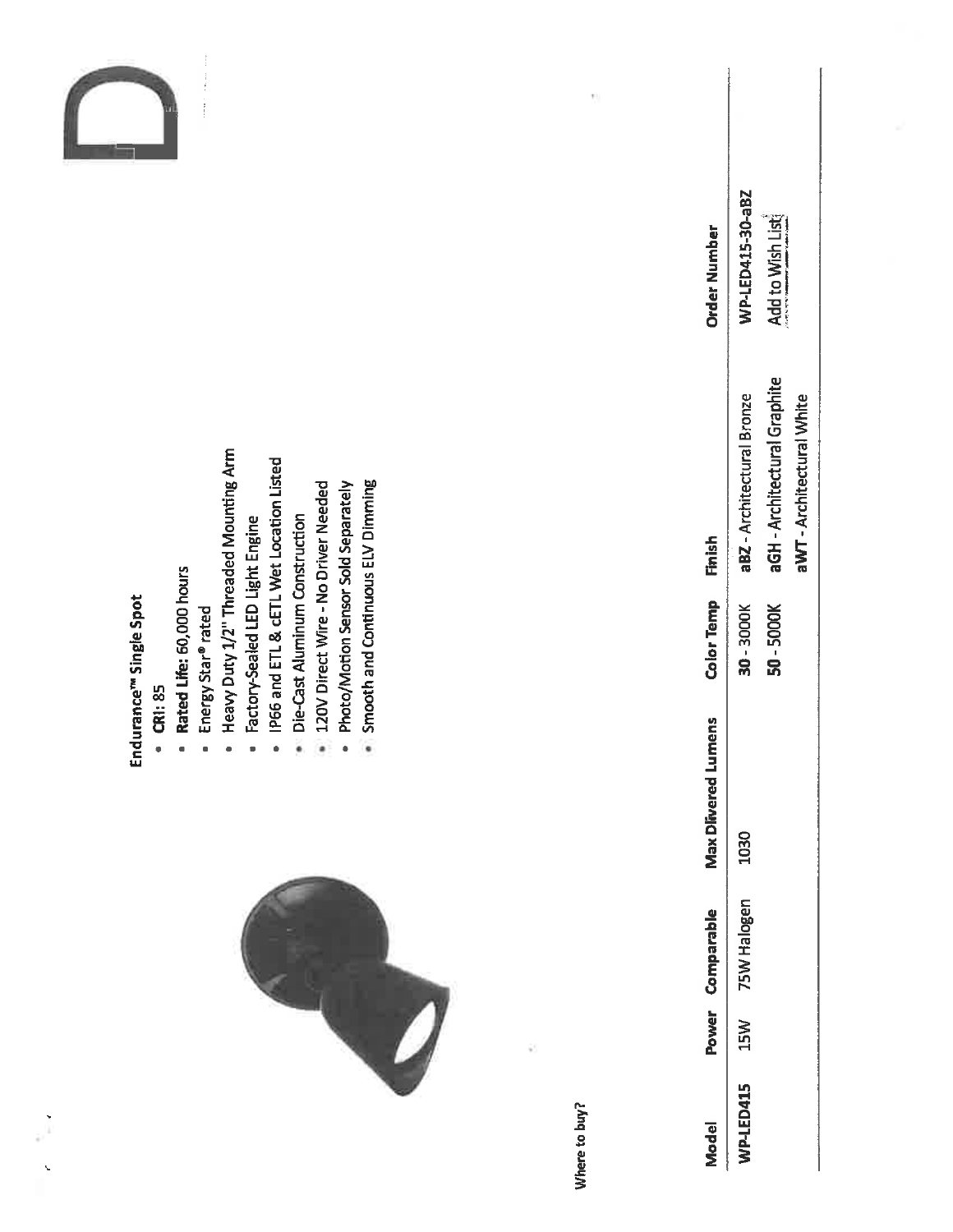

**Site Plan**



**North Elevation (viewed from Carmel Avenue) – Buildings A (left) and B (right)**



**East Elevation - Building A**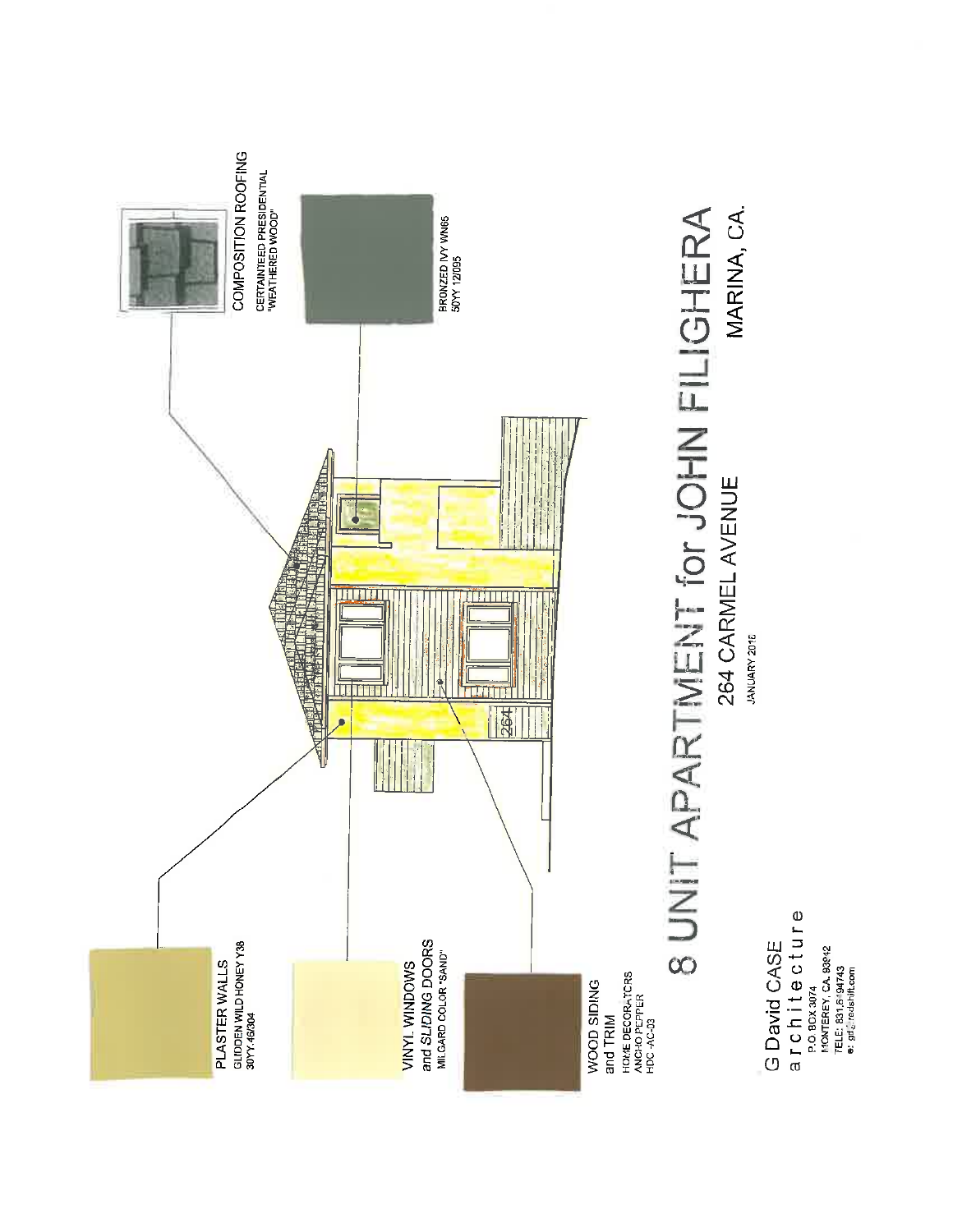

**Interior Elevation (looking east) – Building A**



**West Elevation (looking east) – Buildings B (left) and C (right)**

# CONDITIONAL USE PERMIT

The applicant is requesting to provide the maximum density of 35 UPA for a total of nine units. The Marina Municipal Code requires a Conditional Use Permit (CUP) to exceed 25 UPA in the R-4 zoning district. No specific requirements are discussed in the Code beyond the standard findings for approval of a CUP as analyzed under the Findings section below.

# DENSITY BONUS

The project voluntarily proposes to dedicate 1 unit (10 percent of the project) for "low income" residents, and therefore pursuant to Government Code 65915(f)(2) the project is entitled to a Density Bonus up to 35% under state law and two project incentives, as shown on the following chart.

| Percentage Low-Income Units | Percentage Density Bonus |
|-----------------------------|--------------------------|
| 10                          | 20                       |
| 11                          | 21.5                     |
| 12                          | 23                       |
| 13                          | 24.5                     |
| 14                          | 26                       |
| 15                          | 27.5                     |
| 17                          | 30.5                     |
| 18                          | 32                       |
| 19                          | 33.5                     |
| 20                          | 35                       |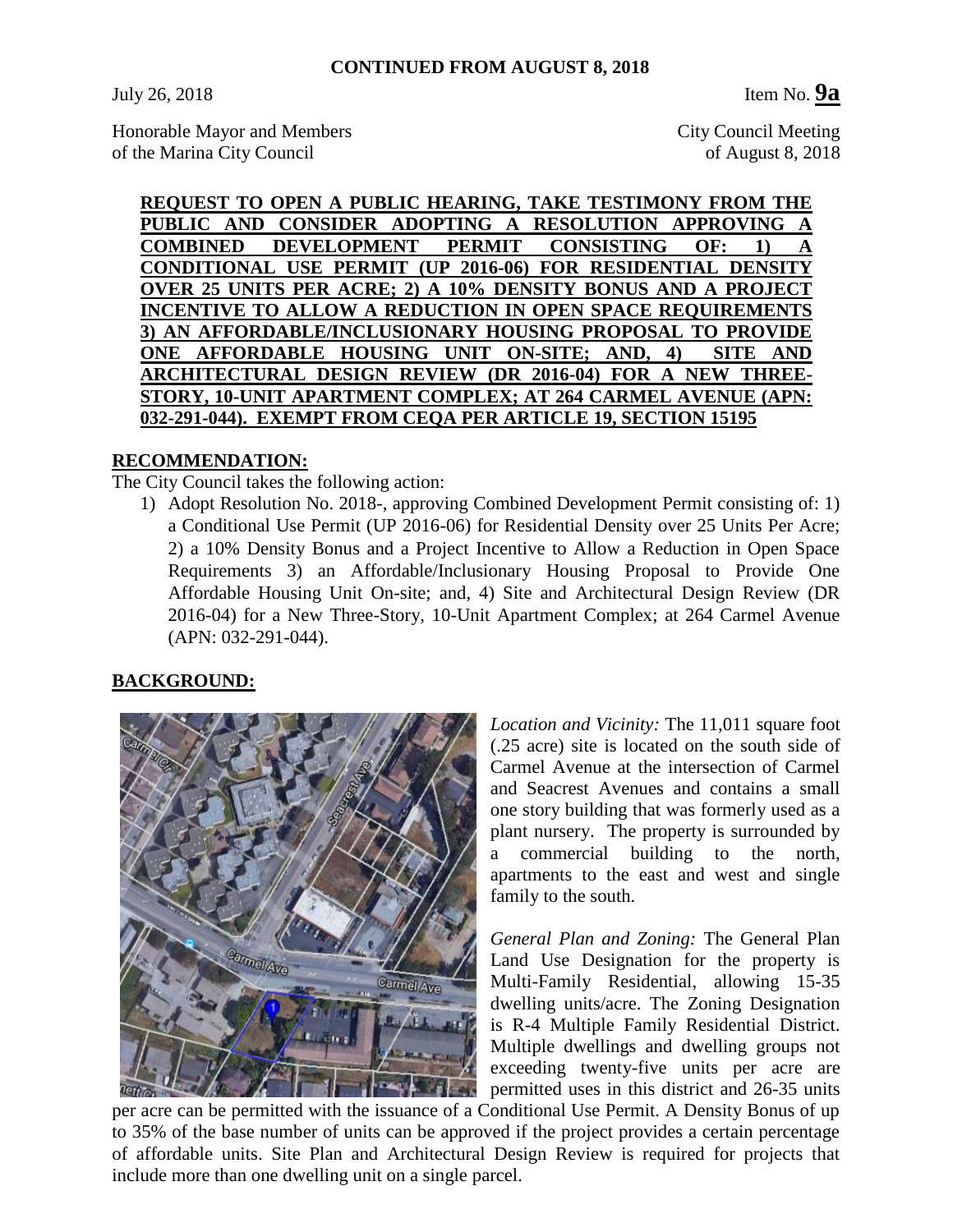#### *Government Code 65915(f)(2)*

Although permitted to request a 20% Density Bonus, the project is only requesting a Density Bonus of 10% or 1 additional unit (for a total of 10 units) and a project incentive to allow for a reduction in required open space. Discussion on incentive requests is contained below under "Zoning Consistency".

### ZONING CONSISTENCY – DEVELOPMENT STANDARDS

The proposed project, as designed and with the approval of a density bonus, is consistent with all applicable development standards except for open space (see separate section below).

### SITE DENSITY/NUMBER OF UNITS

The maximum allowable density in the Multi-Family land use designation is 35 UPA. Based on a parcel size of .25 acres, this site would be allowed a total of 9 units. The project proposes the construction of 10 total units, of which 1 unit (10%) is proposed to be "low income".

Per state law, projects that provide 10% or more of low-income units shall be granted a density bonus of 20% of the number of base units and one project incentive. Based on a maximum density of 9 units for the site, the 20% density bonus would allow an additional 2 units for a total of 11 units on the site. The project is requesting a density bonus of 10% or 1 unit, for a total development of 10 units.

### OPEN SPACE

The "R-4" development standards (MMC Section 17.20.040 – Open space, common and private) requires that multiple-family residential developments provide 350 square feet of total open space per one-bedroom unit. Of the 350 square feet of open space required, each unit must include private open space (80 square feet for ground floor and 40 square feet for upper levels). The balance of the total required open space is shared in common. For a 10-unit apartment complex to meet this requirement, the total combined private and common open space to be provided is 3500 square feet.

As proposed, the project meets and exceeds the minimum private open space requirements. Because of the lot size and shape as well as a desire to provide more than the minimum required parking (discussed below), the applicant is requesting an incentive to reduce the required open space by 834 square feet (2991 square feet is required by code).

The provision of affordable units is consistent with General Plan policy 2.31.2, which states: *"To ensure that housing continues to be available to households of lower income in Marina, affordable housing shall be provided pursuant to the inclusionary housing requirement of the Housing Element of this plan".* 

The City of Marina Housing Element 2015-2023, Chapter 2 – Needs Assessment, Table 28 "*Regional Housing Needs Allocation (2014-2023) – City of Marina*" identifies the City's need of "low income" housing to be 205 units. The project is proposing to supply 1 of 205 units to meet this requirement; therefore, waving the minimum open space requirements in exchange for the "low income" unit is justified.

#### PARKING REQUIREMENTS

Marina Municipal Code (Section 17.44.020.D – Parking Requirements) require that multiple dwelling projects (apartments) provide one parking space (covered) for each one-bedroom unit, plus 1 additional space for every five units or fraction thereof. Based on a proposal of 10 one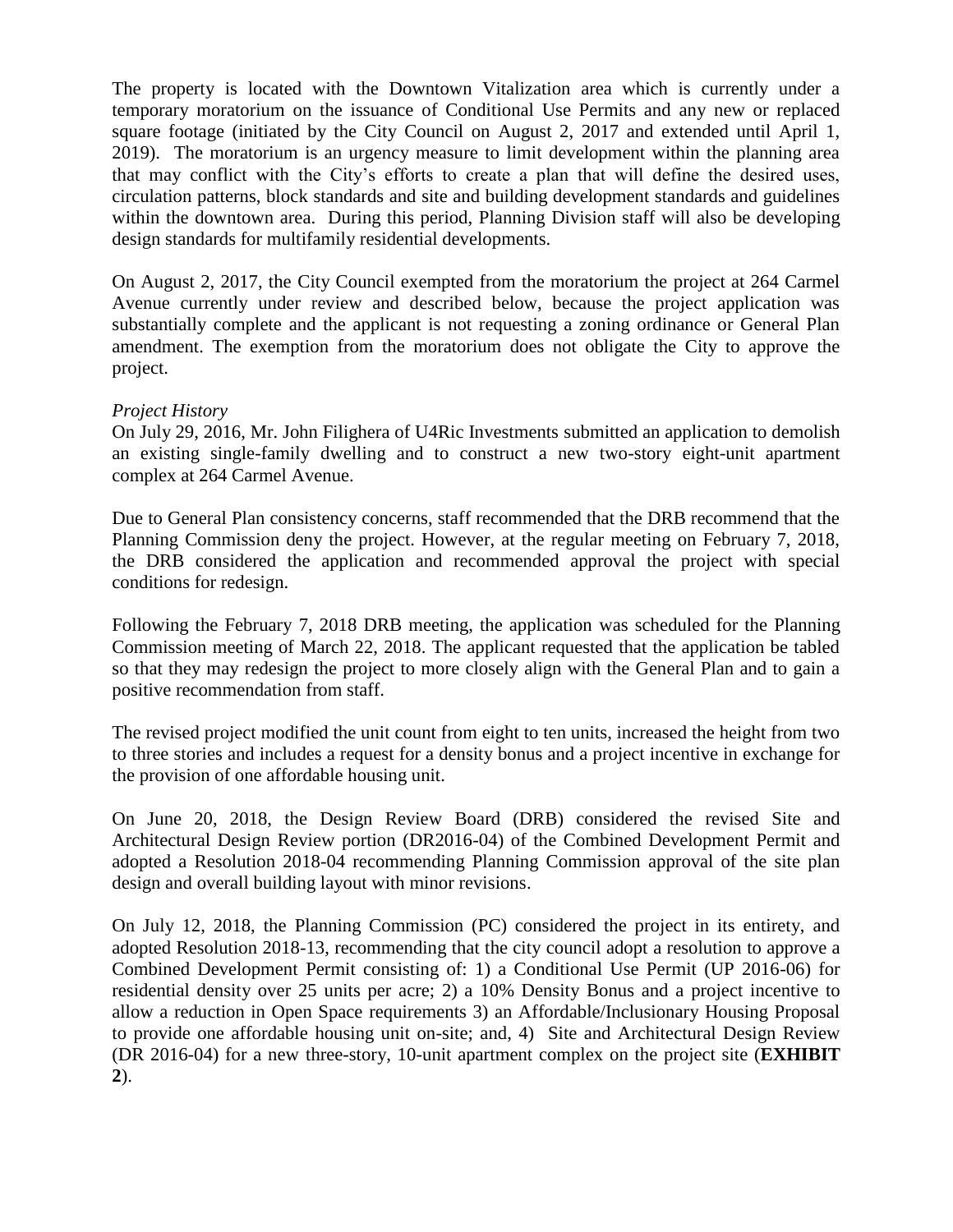bedroom units the total required parking spaces is 12 total spaces, of which two should be reserved for visitor parking.

Per Government Code 65915(p)(2)...if a development includes the maximum percentage of "low income" or "very low income" units and is located within one-half (0.5) miles of a major transit stop…and there is unobstructed access to the major transit stop from the development, then, upon request of the developer, a city, county, or city and county, shall not impose a vehicular parking ratio, inclusive of handicapped and guest parking, that exceeds 0.5 spaces per bedroom.

The project provides the required amount of "low income" housing for the proposed development and within one-half mile of the MST transit stop; therefore, the parking requirement is 0.5 spaces per bedroom. The proposal includes ten (10) total bedrooms and is required to provide five (5) parking spaces. As designed the project includes nine (9) total parking spaces, exceeding the five (5)-space requirement. The provision of parking spaces is in compliance with applicable regulations.

Marina Municipal Code (Section 17.44.070.D – General Requirements), states all parking spaces shall be a minimum of nine (9) feet by nineteen (19) feet. The Project proposes to construct all parking spaces in compliance with this regulation.

## SITE AND ARCHITECTURAL DESIGN REVIEW

## Site Plan

The site plan presented is a refreshing departure from the typical pattern seen in existing mid to late 20<sup>th</sup> Century apartment complexes in Marina. The buildings are clustered at the front of the site and the parking is located behind and under the buildings. The driveway is offset and located at the far west of the site. The public sidewalk is connected to the project via a separate entry courtyard. A detached trash enclosure is proposed at the middle of the site and set back significantly from the street. An existing stone wall at the east side of the site is proposed to be retained.

## Building Elevations, Materials and Colors

The project proposes a suburban form for the complex with low-pitched hip roofs and stacked massing relieved by full height bays at the front elevation and covered and uncovered decks at the second story. Although no unit has an entrance directly off the street elevation, the ground floor units for the front building are accessed by an entry courtyard. The projecting bays with tripartite windows and front facing covered decks add a pedestrian element to the building that relate well to the street.

Vertical elements at the east elevation break up the horizontal massing of the structure. Bellybands are included at all levels to added definition to the vertical massing. The west elevation of the three-story structure includes individual entry features that add a sense of arrival. Site lighting is limited to wall-mounted fixtures adjacent to each unit and on porches with can lighting under the long balconies facing the parking lot and with the carports.

*Conceptual Landscape/Hardscape Plan* Sheet L1.0 of the applicant's package includes the Landscape and Irrigation Plans. The street frontage is proposed to be planted with three Gold Medallion trees, one Coast Live Oak, seven Victorian Box and four Southern Mamgnioa. Accent shrubs and groundcover will primarily be Agapanthus, Bergenia, Sedge, Ceanothus, Manzanita, Sea Lavender and Groundcover Rose.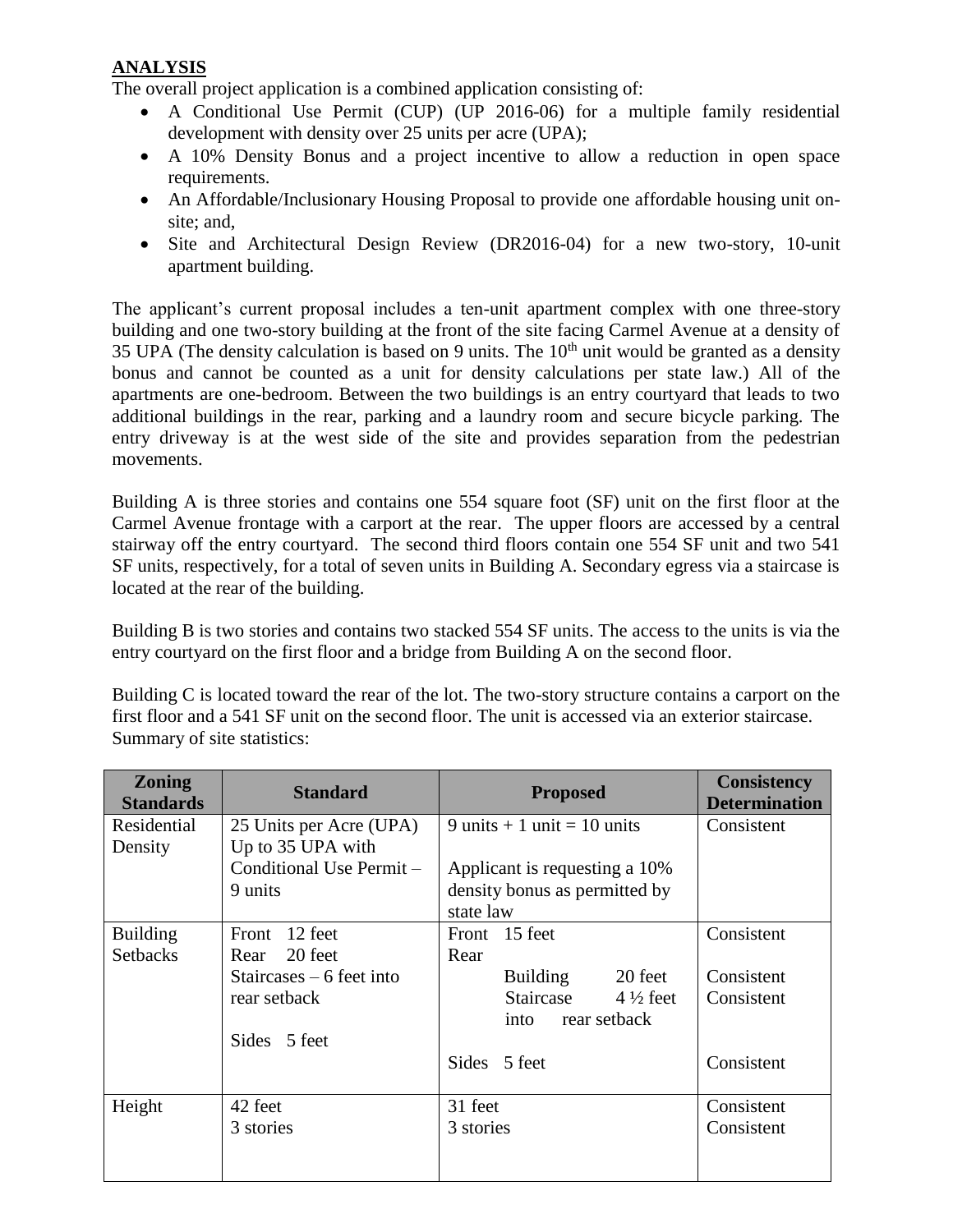### **REQUIRED FINDINGS:**

### *1. The project must be consistent with the General Plan and Zoning Ordinance.*

The project is consistent with the General Plan Land Use designation of Multi-family residential and the R-4 zoning designation in that the project proposes a multi-family development of more than 15 and less than 35 units per acre. The project is consistent with the General Plan and Zoning Ordinance as explained below.

### **General Plan - Community Goals**

General Plan Goal 1.17 states "The overall goal of the Marina General Plan is the creation of a community which provides a high quality of life for all its residents; which offers a broad range of housing, transportation, and recreation choices; and which conserves irreplaceable natural resources is the overall goal of the General Plan." Subsequent subgoals direct how the city is to develop in order to meet this goal as follows:

- Goal 1.18.5 calls for "A city designed for and attractive to pedestrians, in which most of the housing, shops, businesses, and community facilities are within easy walking distance of each other."
- Goal 1.18.8 envisions "A city physically and visually distinguish-able from the other communities of the Monterey Bay region, with a sense of place and identity in which residents can take pride."
- Goal 1.18.15 sees "Attractive, distinctive residential neighborhoods and commercial districts which contribute to the overall vitality, image and identity of the city.

## *Community Land Use Policies*

• Policy 2.4.5 "Future land development, whether it involves development of new areas, infilling of existing neighborhoods or commercial areas…shall be organized and have sufficient intensity…to create a pedestrian-oriented community."

## *Housing Policies*

- Policy 2.31.6 "New housing shall be constructed at densities and in patterns which conserve land, reduce reliance on the private automobile and result in walkable, attractive neighborhoods."
- Policy 2.31.8 "New housing shall be integrated into the fabric of the City in such a way that it complements existing housing areas and contributes to the overall stability, image, and sense of community of the City."

## **General Plan - Community Infrastructure**

## *Transit and Supportive Land Use Polices*

- Policy 3.35.1 "Safe and secure bicycle parking shall...be provided in all new multifamily residential projects."
- Policy 3.38.6 "Internal Circulation. Parking lots should be attractively landscaped and the pedestrian circulation paths clearly evident to provide direct, well lit, internal pedestrian circulation networks provided to building entrances, adjacent public rights-of-way and public transit.

The project meets the spirit and intent of the above goals and policies of the General Plan in that:

e. The façade of the project is set back from the street as required by the development standards for the zoning district. To help to create a "street wall", the applicant has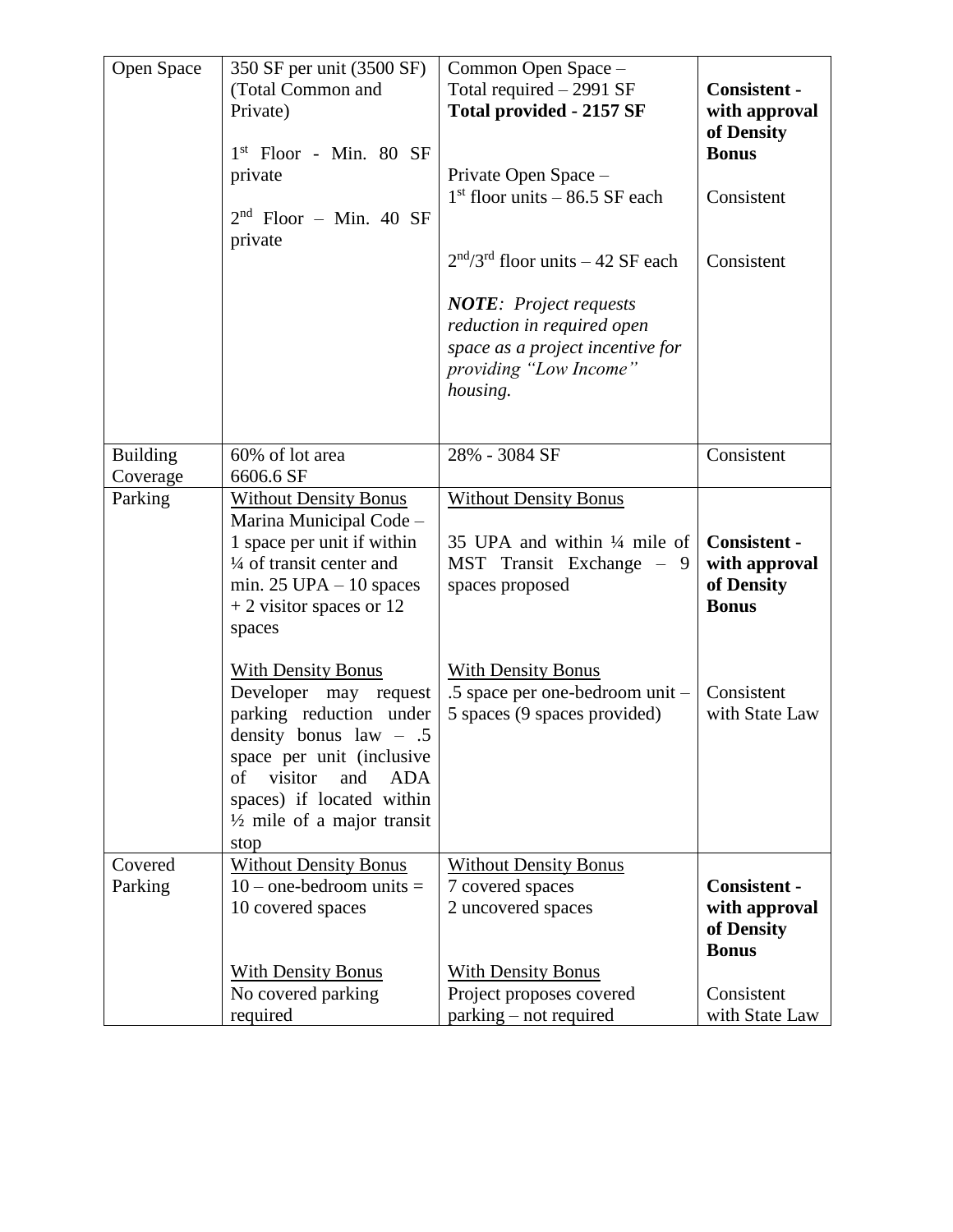added additional height to one of the front buildings and a more human scale element in the bay projection and pedestal base.

- f. The project is oriented so that the building address the street. Although no entrances are directly off Carmel Avenue, covered porched and the bay projection gives the impression of a forward-facing façade. This helps to create an image of vitality that is gained with units that orient toward public spaces.
- g. The site plan and unit orientation enhances the desired pedestrian environment with the proposed entry courtyard that is physically separated from the vehicular driveway.
- h. Designated bike parking is provided.

## **Zoning Ordinance**

With approval of a density bonus incentive for open space, the project meets the requirements of the Zoning Ordinance as shown in the table above.

## *2. The project must be consistent with the Citywide Design Standards and Guidelines.*

The project is consistent with the Citywide Standards and Guidelines. In particular, a performance objective for sites and parking lots is that site and parking plans shall provide for adequate and safe pedestrian and vehicular traffic. An associated design guideline states:

*"With the exception of the portion of entrance drives in the street right-of-way and the intersections of pedestrian and vehicular traffic, driveways and parking areas shall be surrounded by a six (6) inch concrete curb or alternative approved by the Design Review Board that will separate pedestrian and vehicular movement and will help protect safety of pedestrians, landscape plantings and buildings or other site features which might be damaged by vehicular movements. Further, pedestrian movement should be separated from drives by landscaped strips a minimum width of four (4) feet."*

The project provides a buffer between the vehicle drive and the pedestrian entrance. Residents and visitors may enter the site safely from the sidewalk and also have a clear path from the carport and parking areas to the residences. Therefore, the project is consistent with this guideline that is intended to provide safety to pedestrians.

*3. The project must be designed and constructed, and so located, that the project will not be unsightly, undesirable or obnoxious in appearance to the extent that they will hinder the orderly and harmonious development of the city, impair the desirability of residence or investment or occupation in the city, limit the opportunity to obtain the optimum use and value of the land and improvements, impair the desirability of living conditions on or adjacent to the subject site, conform with the standards included in the local coastal land use plan and/or otherwise adversely affect the general welfare of the community.*

This project will set an example for future multifamily development in the City of Marina by way of enhanced design, pedestrian instead of vehicular orientation and resident amenities.

## **ENVIRONMENTAL DETERMINATION:**

The City of Marina Planning Division determined the project is exempt from the California Environmental Quality Act (CEQA) Guidelines (Article 12.5, Section 15195) applicable to residential infill developments that provides: less than 100 units; a project density above 20 units per acre; and at least 10% affordable housing. There is no reasonable possibility that the project will have a project-specific, significant effect on the environment due to unusual circumstances. No further environmental review is necessary.